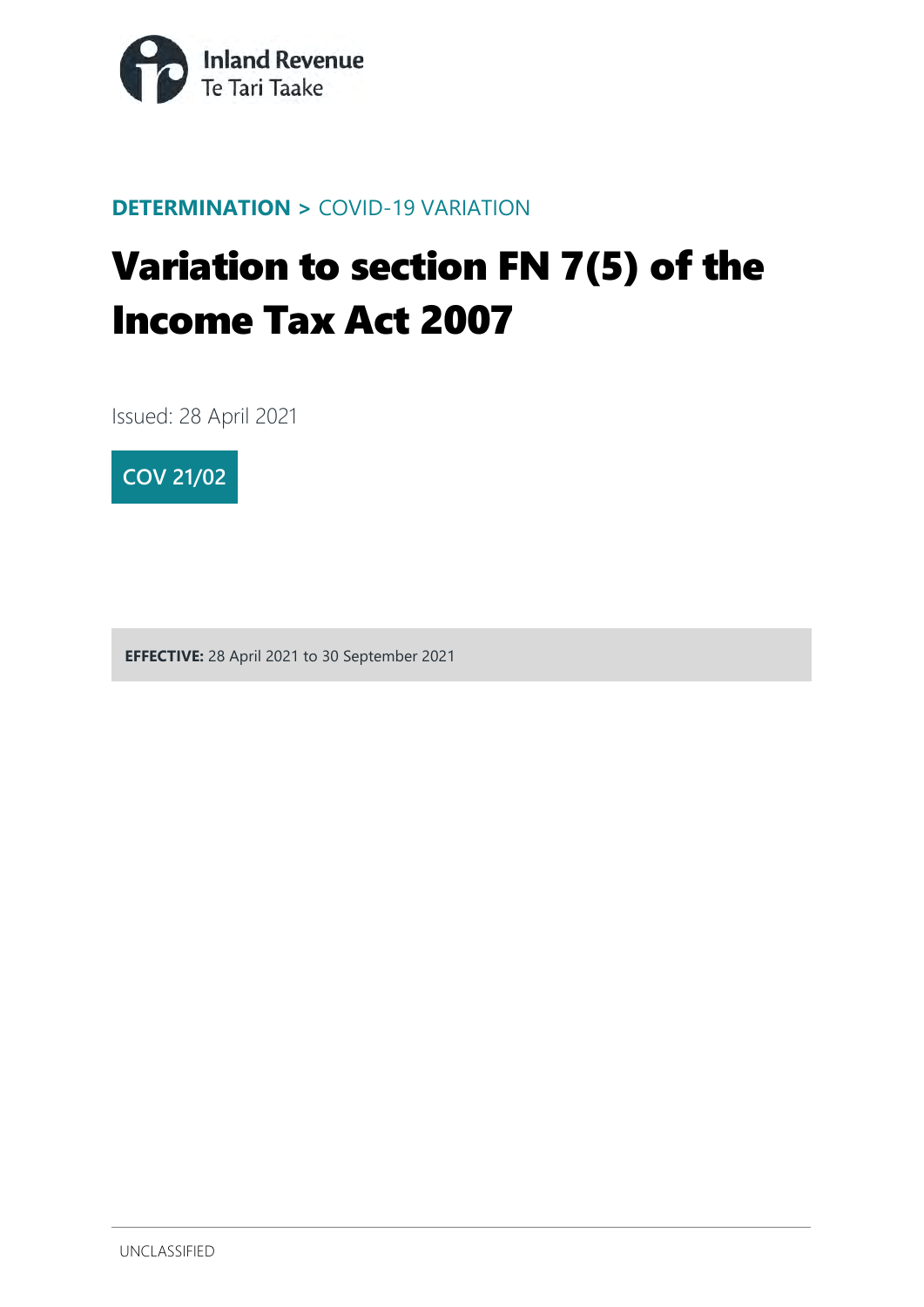

## **Determination**

The Commissioner of Inland Revenue has, under the discretion provided under section 6I of the Tax Administration Act 1994, made the following statutory variation:

Section FN 7(5) of the Income Tax Act 2007 is varied to state that a notice of election under subsection (1) has effect from the start of the tax year ending 31 March 2020.

This variation applies until 30 September 2021 and only applies in the situation where:

- a company or a consolidated group of companies has a debit balance in their imputation credit account at the end of March 2020;
- at that date, there were reasonable grounds for expecting that by the end of their income year they would have profits that were more than the amount they would need to purchase tax from a tax pool to reduce the debit balance;
- instead of making such profits, they end up with significantly reduced profits due to the effects of COVID-19 such that using a tax pool, whether through tax pool financing or a debt facility, or any other option will adversely affect their cashflow;
- the eligibility requirements in s FN 4(1) to form an imputation group with another company in a wholly-owned group would have been satisfied at 31 March 2020 if they had made an election to form an imputation group with that company; and
- The other company in the wholly-owned group had imputation credits that could have been used to reduce the debit balance at the end of March 2020 if an election to form an imputation group had been made before 31 March 2020.

#### Application date

This variation applies from 28 April 2021 to 30 September 2021

Dated at Wellington on 28 April 2021

**Jonathan Rodgers**

Group Leader – Tax Counsel Office

Inland Revenue

UNCLASSIFIED Page 1 of 3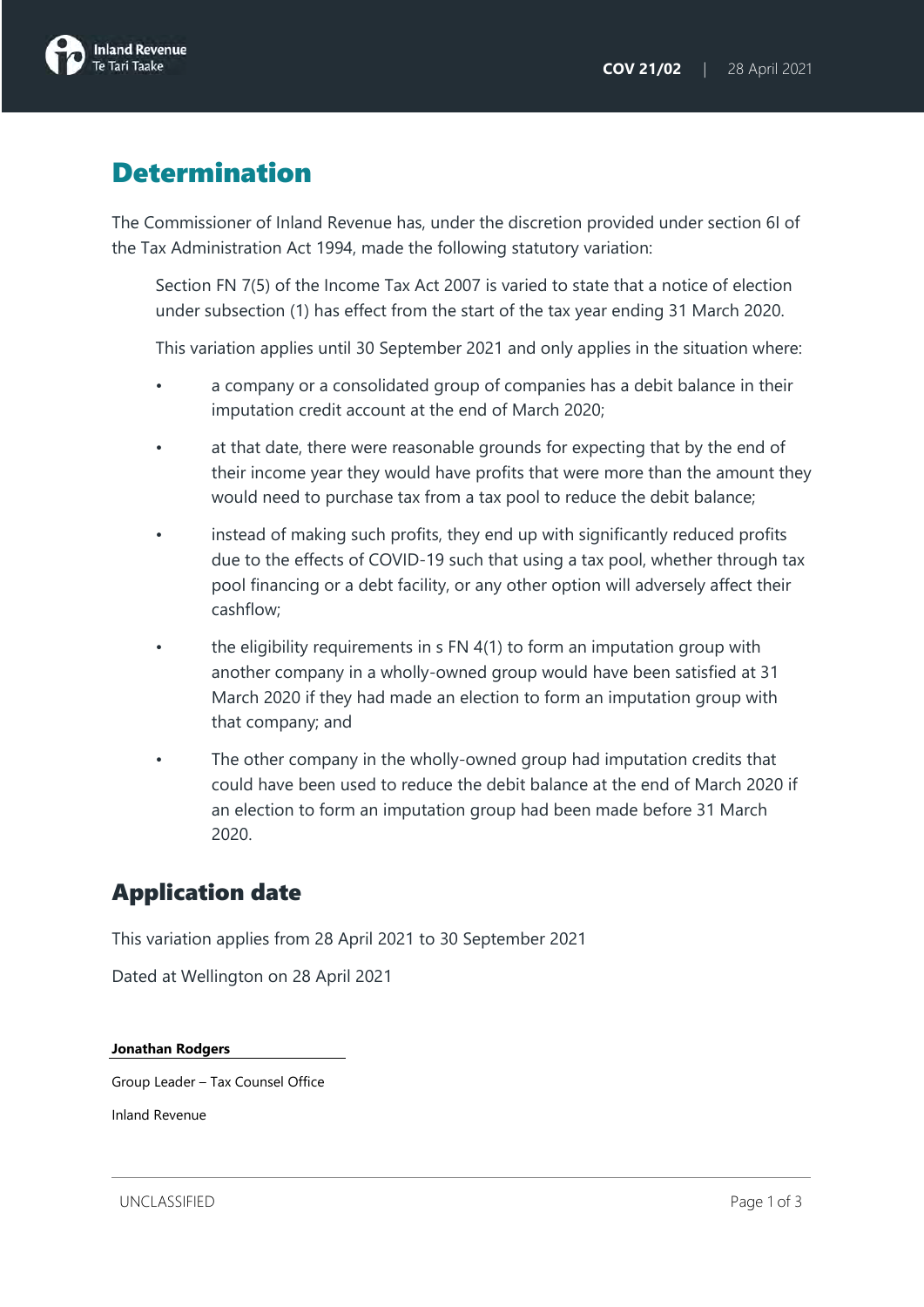

# Background (material under this heading does not form part of the variation)

## Summary of effect

- 1. The effect of the variation will be to assist cashflow for customers whose profits for the 2020 income year were adversely affected by COVID-19 and who had an imputation debit balance in their imputation credit account at 31 March 2020 but did not give the Commissioner the notice of election to form an imputation group that they could have given by that date to allow credits in a related company to be used to reduce the debit balance.
- 2. They will be able to give a notice of an election to form an imputation group that will be effective from the start of the tax year ending 31 March 2020, allowing use of the credits of the related company to reduce the debit balance.

#### Provision affected

3. Section FN 7 of the Income Tax Act 2007.

## Application of variation:

- 4. This variation recognises that some customers who did not take steps to address a debit balance in their imputation credit account before 31 March 2020 could have used a tax pool or other option to reduce the balance subsequently but the impact of COVID-19 on their profits has been such that these options will adversely affect their cashflow.
- 5. The variation will assist by changing the date specified in s FN 7(5) from which a notice of election to form an imputation group under s FN 7(1) may have effect, allowing available credits in the imputation credit account of a related company to offset the debit balance. This is provided they otherwise met the requirements to imputation group as at 31 March 2020 and the related company has sufficient credits available.